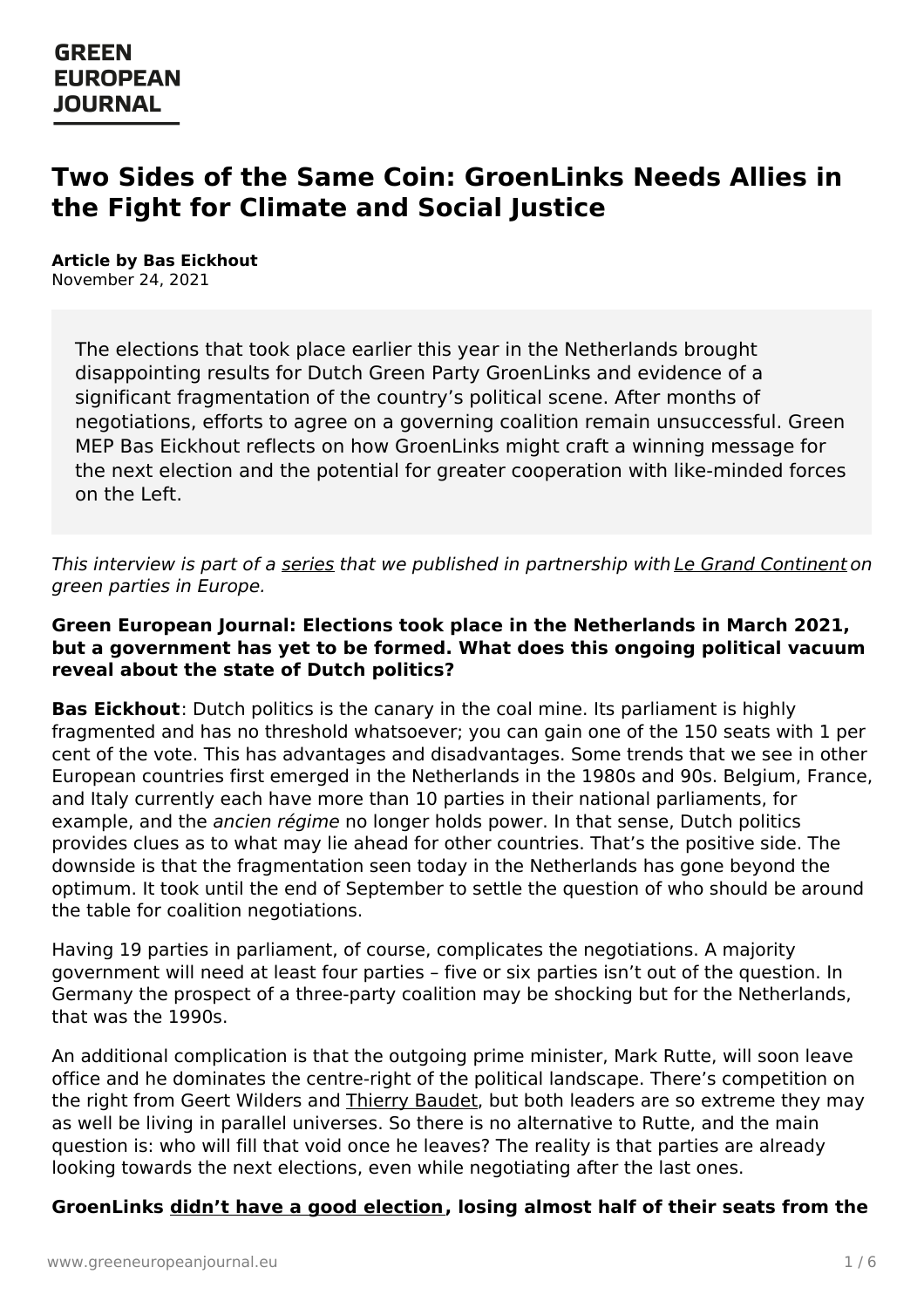#### **previous term. What's your reading of the result?**

It was very disappointing and, in the end, if you don't do well in an election, you have to look inwards for answers. Everyone had to deal with pressures such as the Covid-19 pandemic, so this is not an excuse.

Our biggest problem was twofold: first, our message didn't stand out. There are now more parties competing around the climate. It is comparable to what happened in Germany, where the Greens positioned themselves as changemakers on climate and Olaf Scholz [of the Social Democratic Party] pushed back as the moderate alternative. We didn't manage to create the feeling that while other parties talk about climate, the Greens are the ones who would deliver. Many climate voters went to [the social-liberal Democrats 66] D66, for example.

Second, GroenLinks has never been in the government. So understandably, voters start to wonder "when will you take responsibility?" D66, our biggest competitors this time, has a more credible claim to power because they have been there before.

This challenge also relates to the image of Jesse Klaver as our party leader. He was very [successful](https://www.greeneuropeanjournal.eu/green-for-the-people/) four years ago as a new, fresh face. Four years on, he's no longer a fresh face so he has had to change tack towards taking responsibility. But, as we lack the credibility of leadership that comes with being in government, we ended up attempting to straddle both positions. We were left without a narrative that worked. That confusion cost us the election.

> The reality is that parties are already looking towards the next elections, even while negotiating after the last ones.

#### **Is the fragmentation especially pronounced on the green-minded left side of the political spectrum? It appears to be quite a crowded field with the climateconscious liberals at D66, the Animal Party, the pro-European party Volt, the new anti-racist party BIJ1…**

That's a bit too easy – the fragmentation hits everyone. On the Right, there is Thierry Baudet's party as well as its splinter group, a farmers' party, and two Christian parties. So, it would be unfair to say the fragmentation hits the Left harder. However, it does make it more complicated for centre parties to find a distinctive narrative that can fully cover all bases. We have a Black Lives Matter Party, an Animal Party, and Volt challenging us, and they always emerge as stronger on each of these issues, because they are single-issue parties.

There is one [difference](https://www.greeneuropeanjournal.eu) on the Right, however. The greatest advantage that Rutte has is that the competitors to the right of his party make statements of such lunacy that they do not hold up in a serious debate. While the Animal Party is quite rational and makes strong arguments, Thierry Baudet says "build back better" is about world domination. It's easier to argue against that.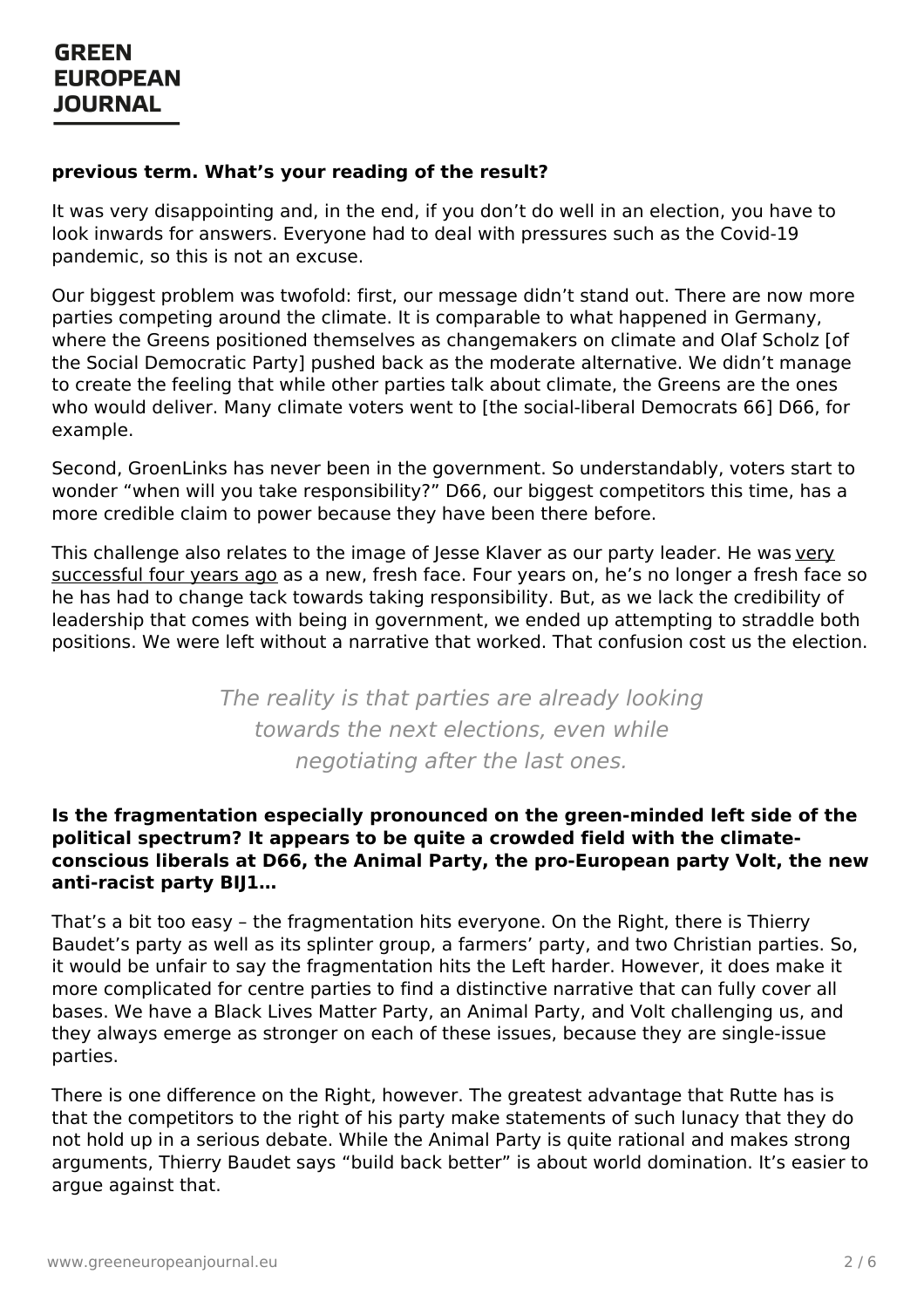#### **What about environmental awareness within society more broadly? Whether or not the Greens are winning enough votes, are environmental and climate issues shaping the debate and influencing voters' behaviour?**

Polling shows that climate is the main issue for Dutch voters, after healthcare and employment. So yes, it is an important topic in the Netherlands, but so far that hasn't been reflected in elections when multiple subjects are competing for the attention of voters.

#### **Europe wasn't a prominent part of the campaign, as is often the case in national elections, but what role does Europe play in Dutch politics and how does GroenLinks position itself on this issue?**

It's absolutely true that Europe wasn't discussed, and I think Volt benefited from this absence as a party of the new generation. They put out a narrative on Europe that resonated with some people and their rational, new brand of politics helped win them support, and they managed to win three seats in the elections.

Much like in many other countries, and to my great sorrow, the majority of Dutch people do not care about Europe. Rutte has struck a tone on Europe that chimes with the majority view: he says that Europe is needed and that leaving the EU is nonsense, but there's no love. Trade and economics come first and that's it. What is slightly changing for left-wing voters is the awareness that when it comes to the climate and foreign affairs, Europe makes sense. Increasingly, there are debates on a stronger Europe. Rutte has even indicated that the Netherlands would drop its foreign policy veto – which would have been unthinkable five years ago. This is progress in limited areas but progress nevertheless. It's easier in these areas, as well as on trade and economics – we are a trading country which earns money in the EU.

Over the past year, rule of law has entered mainstream debate in the Netherlands. Quite cleverly, Rutte immediately picked up on the trend: encouraged by the prevailing mood in the country, he became the most vocal European leader in attacking Orbán last year. Bashing Orbán is completely acceptable in the Netherlands now. The positive side of this tactic is that Rutte is talking about European values, which is also a significant shift. So there is growing support for a Europe that is more than just a market and trading community. But money is often the sticking point. Any talk about the budget – especially on the Covid-19 [recovery] fund – is very unpopular. In the end, Rutte agreed to the fund without much public or government support.

In these discussions, Greens are the most vocal. For instance, our message on the recovery fund was clearest: we wanted Europe to commit to it. The centre-left Labour Party (PvdA) supports us, but quietly. D66 is very much in agreement but they have been cautious because of their place in government and their chances of entering the next one. We put these topics on the agenda but, to be very honest, we can only do it with Labour. Together, the two [parties](https://www.greeneuropeanjournal.eu) hold 17 seats out of 150.

**Where do you situate the Netherlands in the European political landscape? In recent years, the Netherlands has aligned itself with fiscally conservative alliances such as the New Hanseatic League and the Frugal Four with Austria, the Nordic nations, and the Baltics. Is this position now entrenched, with the current**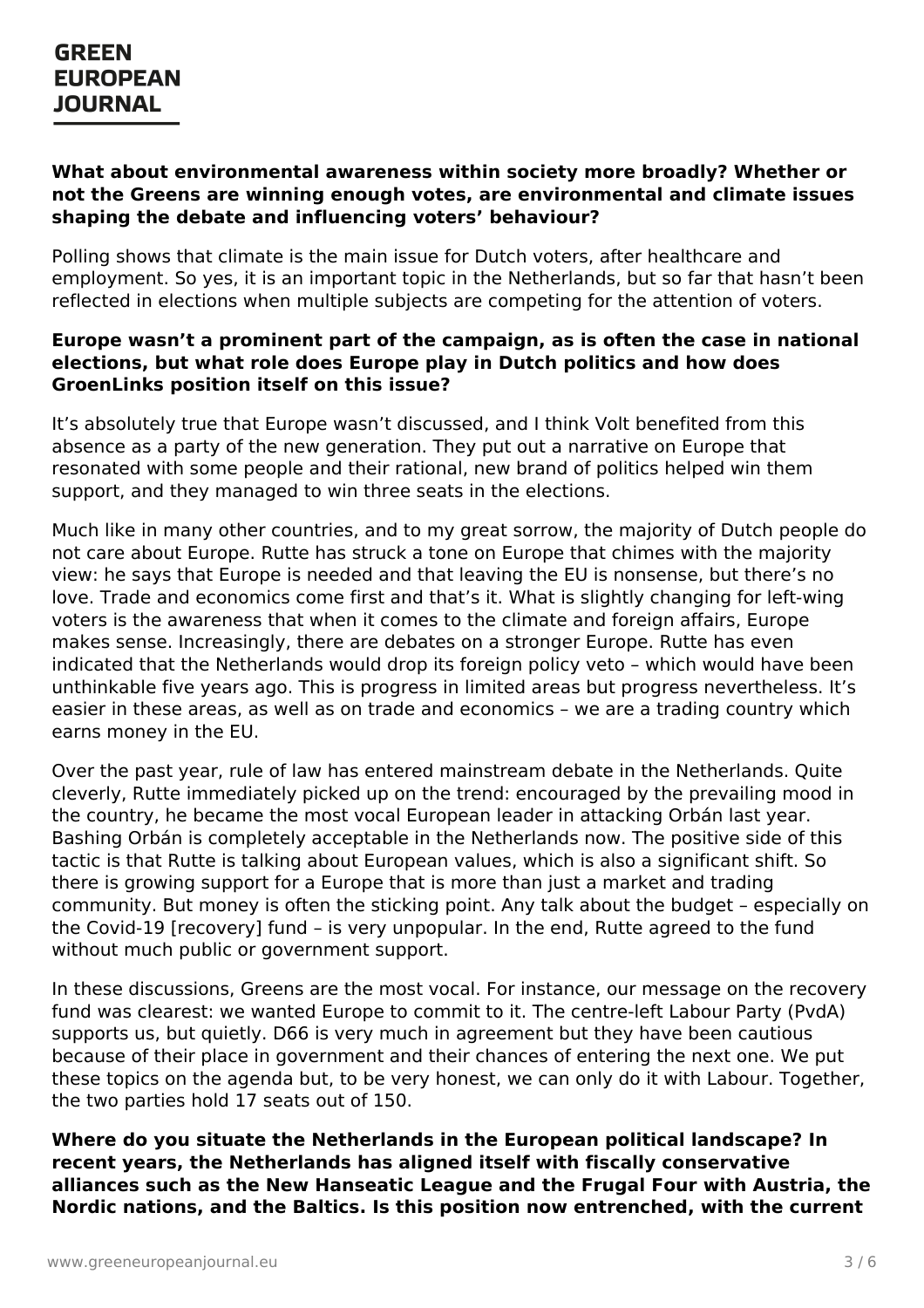#### **balance of forces?**

We're entering an interesting phase, in this respect. There's still a big feeling of loss after Brexit. We've always felt very close to the UK. We are the most Anglo-Saxon country remaining in the EU – more than Ireland, I would say – because we view the bloc as primarily a trading community. We felt most comfortable sitting between the UK and Germany. But the UK has gone and Germany is changing. When Germany suddenly changed its position on the recovery fund and sided with France, that was a shock for the Netherlands. It became clear that we can no longer rely on Germany. So, the immediate reaction was to look for new allies in the Baltic states, the Nordics, and Austria. But no one is happy with this pivot because we all realise this coalition is too vulnerable. Rutte recognises this weakness too and is now investing in our relationship with France. We have always had a very peculiar view of France. We don't take them seriously. That is a mistake, which the Dutch governing parties are slowly beginning to realise.

> In the EU, the Netherlands felt most comfortable sitting between the UK and Germany – but the UK has left and Germany is changing.

#### **The growing attention paid to foreign policy issues in the Netherlands that you touched upon is part of the wider debate about US-China relations and what it means for Europe. How does GroenLinks see Europe's place in the world?**

In the Netherlands, there's a perpetual dilemma between investing in becoming a global trading partner and a stronger alliance at the European level for protection. The latter is often regarded as protectionism, which is very negatively perceived. If you want to kill a political argument in the Netherlands, label it protectionist. The Greens were quite scared of this for a while. But I'm glad to see this is changing. We have moved from taking a "wait and see" approach to a more proactive one. We have become much more critical of trade deals; there's strong opposition to [TTIP](https://www.greeneuropeanjournal.eu/the-fight-against-ttip-a-green-pyrrhic-victory/) within GroenLinks, for example.

Today's context is also more receptive to these challenges whereas 10 years ago, going against CETA for instance, would have been more difficult. On top of that, the Covid-19 pandemic and the Trump era have made people realise that we need to think of a strategic industrial agenda in Europe. Even a liberal party like VVD [People's Party for Freedom and Democracy] is becoming more cautious and strategic, and increasingly supportive of keeping industry within Europe. We've been pushing industrial policies for a while and we now have an incentive to be the avant-garde in this area.

#### **Returning to the national level, there's still uncertainty about the next Dutch government, and important local elections coming up next year. What are the strategic [priorities](https://www.greeneuropeanjournal.eu) for GroenLinks in the years ahead?**

For the upcoming municipal elections, we need to stay in power in the cities where we are already. We are very strong in progressive and student cities, such as Amsterdam and Utrecht, and our greatest ambition is to remain so. Interestingly, we are doing better in cities like Rotterdam where Greens struggled in the past because it is a port city – rougher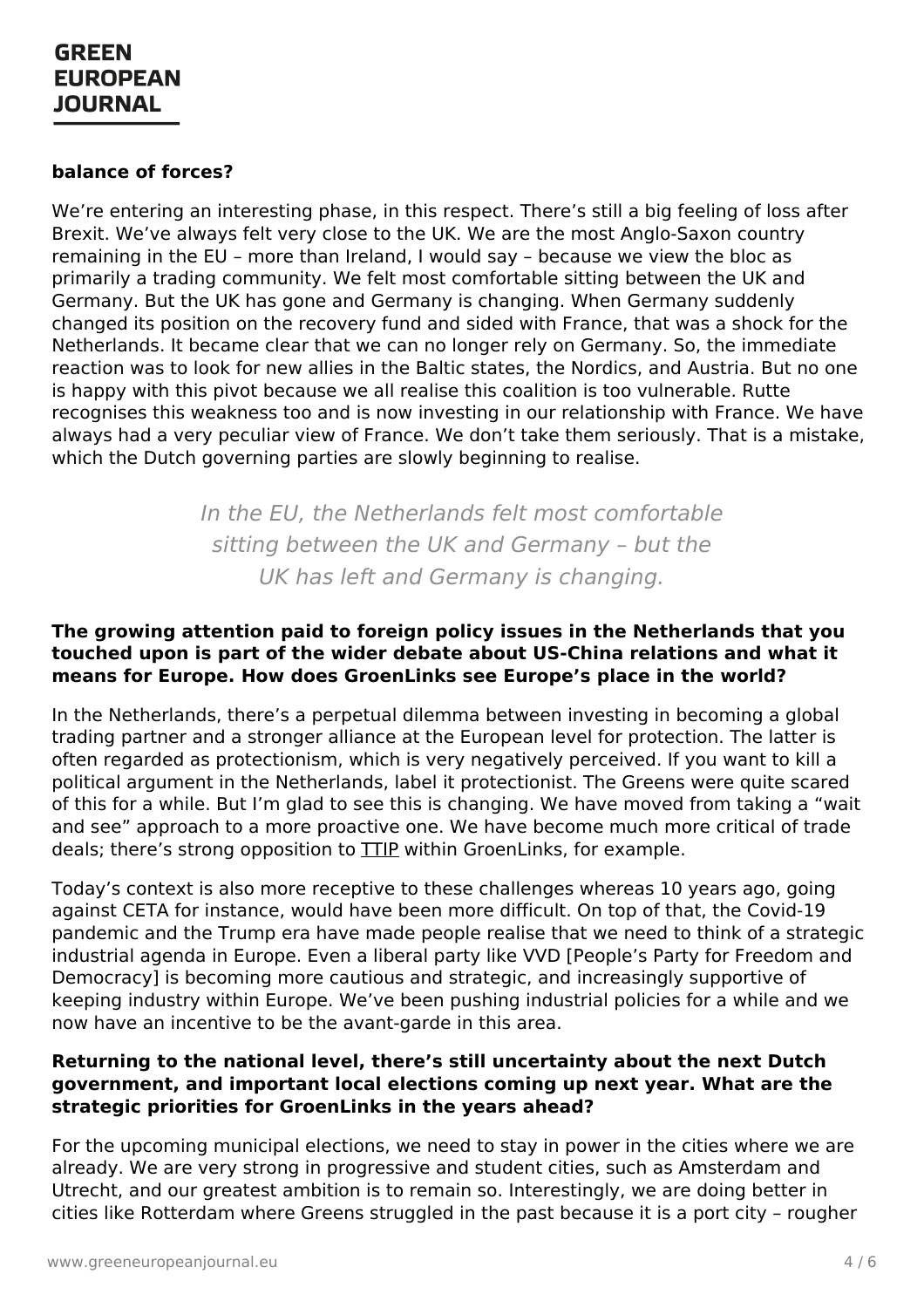and more industrial than the student cities like Amsterdam and Utrecht where we do well. So one of our priorities is expanding across the Netherlands.

> Strong climate policies implemented in an unequal society will only widen inequalities.

Another priority is further collaboration with progressive parties. Looking at the fragmentation in our political landscape, we have a responsibility here as a party to show that we are serious about cooperation. This is why, in the negotiations, we have joined forces with the Labour Party and made it clear that we will negotiate together and go in as a team should we enter the government. The party has taken this position because we recognise that the fragmentation is not good for anyone, and progressive voices need to be stronger.

There's another reason why collaboration with the Labour Party makes sense; a big challenge is not only ambition in climate policies but also ensuring that we are changing our economic and taxation policies. Strong climate policies implemented in an unequal society will only widen inequalities. We need to address both aspects, and this goes further than just saying, "climate policy needs to be just". No. We have a totally unequal society and that needs to change; it's a much stronger agenda.

**Political developments in other parts of [Europe](https://www.greeneuropeanjournal.eu/norways-climate-election-is-a-warning-for-the-rest-of-europe/) suggest competition with Labour parties will be a key challenge for Greens in the years ahead. Between the two movements there is convergence but also important differences in the visions for a green transition for society. As the policy implications of the climate agenda become sharper – in terms of energy costs, petrol prices, etc. – navigating this relationship could become even more salient for Greens.**

I have a similar analysis, but I would stress that it needs to be more than saying that we need climate policies with a bit of redistribution. It's not as simple as retrofitting buildings. Climate policies should not be conditional on social policy or vice versa. Inequality is a fundamental issue in our society and the battle for strong climate and social policies are truly two sides of the same coin. In that sense, a stronger collaboration between Labour, who have a better track record on fighting inequality (at least in principle if not not always in practice), and GroenLinks could be a natural marriage for the future.



Bas Eickhout is a Greens/EFA Member of the European Parliament from the Netherlands and is a member of the Parliament's Committee on Environment, Public Health, and Food Safety.

Published November 24, 2021 Article in English Published in the Green European Journal